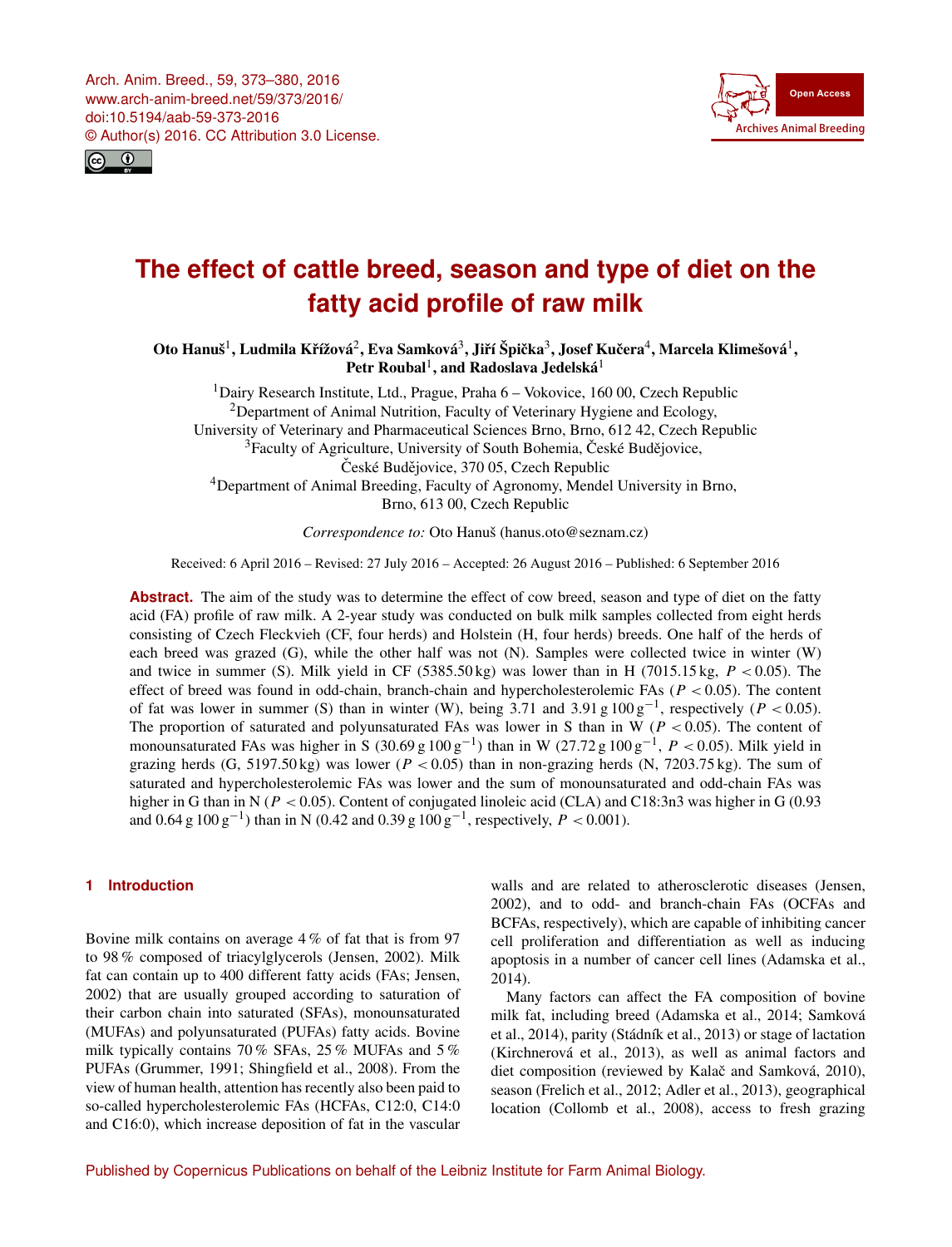| Farm no. | <b>Breed</b>     | $\boldsymbol{n}$ | Milk yield/<br>lactation (kg) | Altitude<br>(m) | Annual rainfall<br>(mm) | Mean annual<br>temperature $(^{\circ}C)$ |
|----------|------------------|------------------|-------------------------------|-----------------|-------------------------|------------------------------------------|
| 1        | CF               | 315              | 6445                          | 440             | 650                     | 7.90                                     |
| 2        | CF               | 68               | 6735                          | 360             | 700                     | 7.00                                     |
| 7        | CF               | 73               | 4526                          | 550             | 900                     | 4.50                                     |
| 8        | CF               | 75               | 3836                          | 680             | 1140                    | 7.40                                     |
|          | $\boldsymbol{x}$ | 132.8            | 5385.5                        | 507.5           | 847.5                   | 6.7                                      |
|          | <b>SD</b>        | 121.5            | 1424.0                        | 138.9           | 222.9                   | 1.52                                     |
| 3        | H                | 125              | 6790                          | 250             | 700                     | 7.80                                     |
| 4        | H                | 66               | 5638                          | 520             | 720                     | 4.80                                     |
| 5        | H                | 439              | 7511                          | 390             | 650                     | 5.50                                     |
| 6        | H                | 318              | 8124                          | 286             | 670                     | 9.60                                     |
|          | $\boldsymbol{x}$ | 237              | 7015.8                        | 361.5           | 685.0                   | 6.9                                      |
|          | <b>SD</b>        | 172.4            | 1068.1                        | 121.2           | 31.1                    | 2.20                                     |
| Total    | $\boldsymbol{x}$ | 184.9            | 6200.6                        | 434.5           | 766.3                   | 6.8                                      |
|          | <b>SD</b>        | 148.9            | 1455.1                        | 143.7           | 171.0                   | 1.75                                     |

**Table 1.** Basic information about environment of studied dairy cow herds.

n, number of cows per herd; x, mean; SD, standard deviation; CF, Czech Fleckvieh; H, Holstein.

(Frelich et al., 2012; Shingfield et al., 2013), grazing sward type (reviewed by Roca Fernandez and Gonzalez Rodriguez, 2012), silage type (Kalač and Samková, 2010), feeding of cereal and oil seeds, and oil supplementation in feed (Angulo et al., 2012; Stergiadis et al., 2014; Siurana and Calsamiglia, 2016) as nutritional and management factors. The abovementioned studies showed the possibility of altering FA profile of milk fat. However, as Coppa et al. (2013) pointed out, the majority of studies investigating the effect of diet and animal-related factors on milk FA profile were controlled trials not always reflecting common practice in commercial farms or applying measurements of farming practices not suitable on farms.

Thus, the aim of the study was to determine the effect of the two predominant breeds reared in the Czech Republic and the effects of season and feeding management on the fatty acid profile of raw bovine milk.

## **2 Material and methods**

## 2.1 Herd management and diet

A 2-year study was conducted on bulk milk samples collected from eight commercial dairy herds consisting of Czech Fleckvieh (CF, four herds) and Holstein (H, four herds) dairy cows. The average herd size was  $185 \pm 149$ (from 66 to 439) dairy cows and the average milk yield was  $6200.6 \pm 1455.1$  kg (from 3836 to 8124 kg) (see Table 1 also for details about selected farms' environmental characteristics). Cows were fed diets consisting of maize silages, clover–grass haylages, meadow hay, locally available feedstuffs, concentrate and mineral mixtures according to relevant milk yield and standard requirements. One half of the herds of each breed was grazed (G) during the summer season, while the other half was not (N). Composition of diets for each herd is given in Table 2.

#### 2.2 Sampling and analysis

Cows were milked twice a day, and samples were collected regularly two times in the winter (W) and two times in the summer (S) period. In each group a total of 32 bulk milk samples were examined. Data concerning daily milk performance were obtained from animal records kept from milk recording kept by the Czech-Moravian Breeders' Corporation.

The content of fat was measured on MilkoScan 133B (Foss Electric, Denmark). Fatty acids (FAs) were determined by gas chromatography (GLC) using a Varian 3800 (Varian Techtron, USA) according to the following conditions:

- column: Omegawax 250 (30 m, 0.25 mm, 0.25 mm);
- detector: flame ionisation detector;
- temperature of column:  $70^{\circ}$ C for 3 min;  $30^{\circ}$ C min<sup>-1</sup> up to 150 °C; 3.0 °C min<sup>-1</sup> up to 240 °C;
- temperature of injection:  $250^{\circ}$ C;
- temperature of detector: 250 ◦C;
- helium flow:  $1.8 \text{ mL min}^{-1}$ ;
- injection: 1 µL split ratio 10.

Milk fat was extracted with petroleum ether from freezedried milk samples. FAs of isolated fat were re-esterified to their methyl esters by methanolic solution of potassium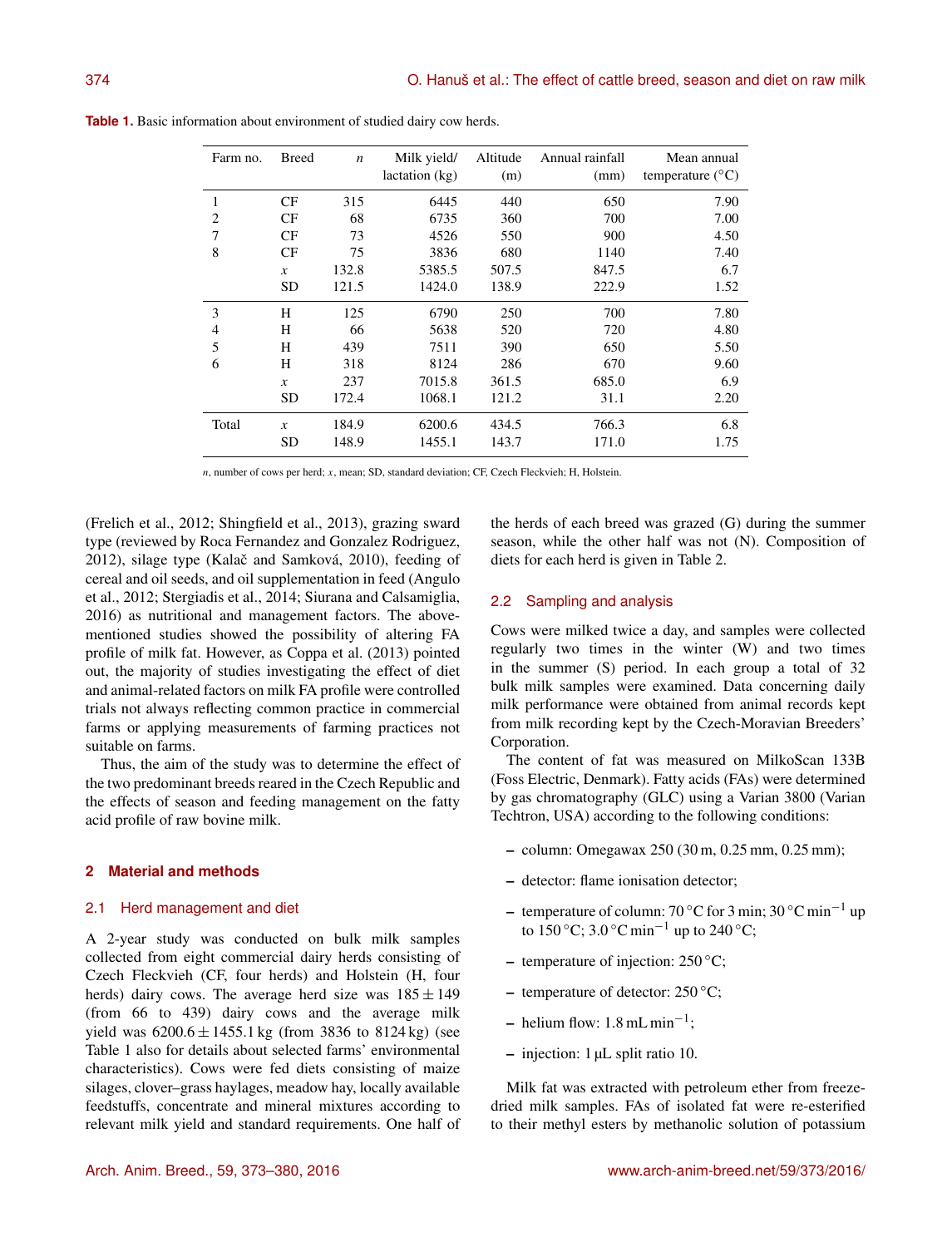#### O. Hanuš et al.: The effect of cattle breed, season and diet on raw milk 375

|                 |                          | Farm no.       |     |                |                |                |                |     |     |
|-----------------|--------------------------|----------------|-----|----------------|----------------|----------------|----------------|-----|-----|
|                 |                          | 1              | 2   | 7              | 8              | 3              | $\overline{4}$ | 5   | 6   |
|                 | Grass and herbal pasture |                |     | 50             | 50             | 25             | 40             |     |     |
|                 | Meadow hay               |                |     | 3              | 2.5            |                |                |     |     |
| Summer diet     | Clover-grass haylage     |                |     |                |                | 12             | 5              |     |     |
|                 | Maize silage             |                |     |                |                | 10             | 5              |     |     |
|                 | Supplemental mixture     |                |     | $\overline{2}$ | 2.5            | $\overline{4}$ | 0.5            |     |     |
|                 | Mineral mixture          |                |     | 0.1            | 0.15           | 0.15           | 0.1            |     |     |
|                 | Brewer's draff           |                |     |                | 5              |                |                |     |     |
|                 |                          |                |     |                |                |                |                |     |     |
| Winter diet     | GPS silage               | 4              |     | 40             |                | 22             |                | 20  |     |
|                 | Maize silage             | 10             | 17  |                |                |                |                |     | 17  |
|                 | Clover-grass haylage     | 9              | 19  |                | 35             | 15             | 25             | 14  | 13  |
|                 |                          |                |     |                |                |                |                |     |     |
|                 | Barley straw             |                |     |                |                | 0.7            |                |     | 0.5 |
| Year-round diet | Meadow hay               | 1.5            | 1.5 | 5              | 5              |                | 3              | 0.7 | 0.5 |
|                 | Mineral mixture          | 0.2            | 0.1 | 0.1            | 0.2            | 0.8            | 0.1            | 0.2 | 0.5 |
|                 | Brewer's draff           | $\overline{7}$ |     |                | $\overline{2}$ |                | 12             |     |     |
|                 | Molasses                 |                |     |                | 0.6            |                |                |     |     |
|                 | Supplemental mixture     | 1.5            | 4.5 | 2.5            | 2.5            | 4.7            | 0.5            | 2.6 | 6   |
|                 | Sugarbeet chippings      |                | 2   |                |                | 0.9            |                | 1.4 | 7   |

| <b>Table 2.</b> Composition of diets $(kg \, day^{-1})$ , as fed basis) of dairy cows used in experimental herds. |  |  |
|-------------------------------------------------------------------------------------------------------------------|--|--|
|-------------------------------------------------------------------------------------------------------------------|--|--|

GPS silage: silage from whole maize plant in vax maturity.

hydroxide. The identification of FA methyl esters was carried out using analytical standards (SUPELCO, USA) and acetonitrile chemical ionisation mass spectrometry (Varian MS 4000 detector). Calibration was performed using a quantitative analytical standard (SUPELCO, USA). The proportions of individual FAs were calculated from the ratio of their peak area to the total area of all the observed FAs. The conjugated linoleic acid (CLA) refers to 9-*cis*, 11-*trans* and 9-*trans*, 11-*cis* isomers of C18:2 (the GLC method does not allow for distinguishing between the two isomers). Also, isomers of C18:1 are not distinguished.

#### 2.3 Statistical analysis

The GLM procedure of the SAS v. 9 program package (SAS Institute Inc., Cary, NC, USA) was used for the calculation. Multi-factor analysis of variance with fixed effects as breed, season and feeding was used for statistical evaluation of the data set according to following model:

$$
y_{ijk} = \mu + b_i + s_j + f_k + e_{ijk},
$$

where  $y_{ijk}$  is the independent variable,  $\mu$  is the general mean,  $b_i$  is the effect of breed  $(i = 2)$ ,  $s_j$  is the effect of season  $(j = 2)$ ,  $f_k$  is the effect of feeding  $(k = 2)$ , and  $e_{ijk}$  is the random effect.

# **3 Results**

#### 3.1 Effect of the breed

Milk yield, content of milk fat and its FA composition in dependence on breed, season and type of feeding is presented in Table 3. Milk yield in CF was 5385.50 kg and was lower than the milk yield in H (7015.15 kg,  $P < 0.001$ ). The concentration of milk fat was higher in CF than in H  $(P < 0.05)$ . In general, contents of FA groups in the CF and H breeds, respectively, determined in our study were as follows: SFAs, 65.34 and 67.09 g  $100 \text{ g}^{-1}$ ; MUFAs, 29.09 and 28.49 g  $100 \text{ g}^{-1}$ ; and PUFAs, 3.89 and 3.82 g  $100 \text{ g}^{-1}$ . The content of MUFAs did not differ significantly between breeds ( $P > 0.05$ ). Although the sum of PUFAs was not influenced by the breed  $(P > 0.05)$ , the following FAs differed significantly between CF and H cows: C18:2n6, C18:2, C18:3n3, C20:3, C20:4 and C20:5 ( $P < 0.05$ ). Further, content of CLA was higher in CF  $(0.8 \text{ g } 100 \text{ g}^{-1})$ than in H (0.55 g  $100 \text{ g}^{-1}$ ) ( $P < 0.01$ ). A sum of OCFAs was higher in CF than in H ( $P < 0.05$ ), mainly due to higher values of C15:0 and C17:0 in CF than in H ( $P < 0.05$ ). Similarly, higher content of iso C14:0, iso 15:0 and iso 16:0 in CF than in H ( $P < 0.05$ ) resulted in a higher sum of BCFAs in CF in comparison to H ( $P < 0.05$ ).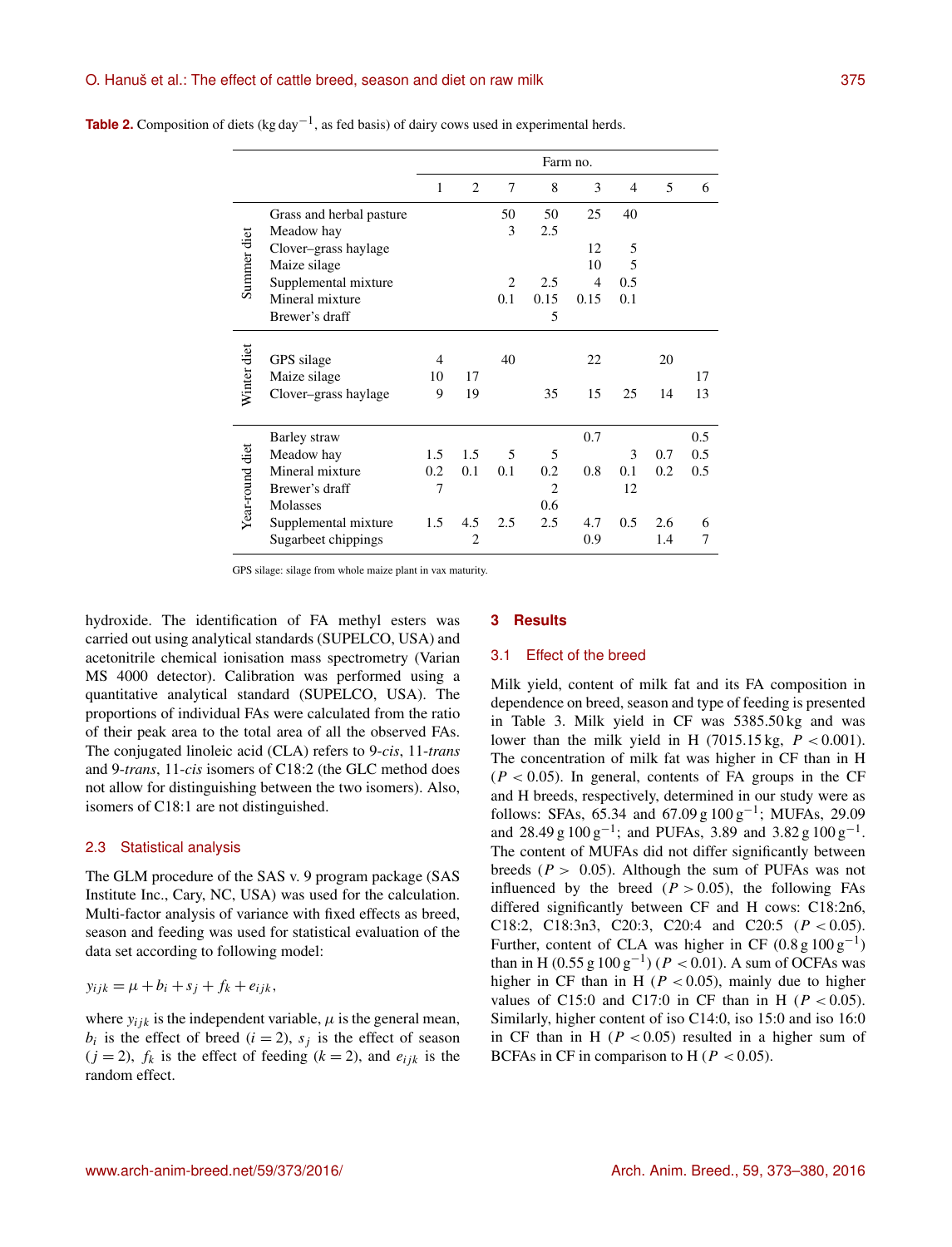|                                                                  | <b>Breed</b> |            | Season     |          | Type of feeding |            |            | $P$ value    |         |         |
|------------------------------------------------------------------|--------------|------------|------------|----------|-----------------|------------|------------|--------------|---------|---------|
|                                                                  | CF           | H          | S          | W        | G               | ${\bf N}$  | <b>SEM</b> | <b>Breed</b> | Season  | Feeding |
|                                                                  | $(n = 32)$   | $(n = 32)$ | $(n = 32)$ | $(n=32)$ | $(n = 32)$      | $(n = 32)$ |            |              |         |         |
| Milk yield (kg)                                                  | 5385.50      | 7015.75    | 6200.63    | 6200.63  | 5197.50         | 7203.75    | 77.887     | < 0.001      | 1.000   | < 0.001 |
| Fat $(g 100 g^{-1})$                                             | 3.90         | 3.72       | 3.71       | 3.91     | 3.89            | 3.74       | 0.06       | 0.022        | 0.015   | 0.035   |
| Fatty acid profile (g $100 \text{ g}^{-1}$ of total fatty acids) |              |            |            |          |                 |            |            |              |         |         |
| C4:0                                                             | 2.65         | 2.58       | 2.40       | 2.83     | 2.64            | 2.59       | 0.089      | 0.584        | 0.001   | 0.719   |
| C6:0                                                             | 1.98         | 1.91       | 1.85       | 2.03     | 1.86            | 2.03       | 0.067      | 0.500        | 0.061   | 0.079   |
| C8:0                                                             | 1.30         | 1.23       | 1.22       | 1.31     | 1.176           | 1.36       | 0.046      | 0.318        | 0.222   | 0.007   |
| C10:0                                                            | 3.12         | 2.91       | 2.96       | 3.07     | 2.696           | 3.34       | 0.116      | 0.217        | 0.515   | < 0.001 |
| C10:1                                                            | 0.27         | 0.27       | 0.26       | 0.28     | 0.26            | 0.29       | 0.011      | 0.844        | 0.154   | 0.041   |
| C11:0                                                            | 0.04         | 0.04       | 0.04       | 0.04     | 0.02            | 0.05       | 0.006      | 0.916        | 0.701   | 0.005   |
| C12:0                                                            | 3.44         | 3.19       | 3.29       | 3.34     | 3.72            | 2.90       | 0.138      | 0.212        | 0.821   | < 0.001 |
| C12:1                                                            | 0.10         | 0.10       | 0.08       | 0.12     | 0.11            | 0.09       | 0.011      | 0.889        | 0.037   | 0.268   |
| C13:0                                                            | 0.11         | 0.11       | 0.11       | 0.11     | 0.09            | 0.13       | 0.004      | 0.574        | 0.910   | < 0.001 |
| iso C14:0                                                        | 0.13         | 0.11       | 0.12       | 0.12     | 0.14            | 0.10       | 0.004      | 0.002        | 1.000   | < 0.001 |
| C14:0                                                            | 11.33        | 10.92      | 11.21      | 11.04    | 10.57           | 11.68      | 0.272      | 0.289        | 0.677   | 0.006   |
| C14:1                                                            | 0.84         | 0.90       | 0.87       | 0.88     | 0.83            | 0.91       | 0.028      | 0.131        | 0.820   | 0.052   |
| iso C15:0                                                        | 0.33         | 0.29       | 0.31       | 0.30     | 0.34            | 0.28       | 0.009      | 0.006        | 0.488   | < 0.001 |
| anteiso C15:0                                                    | 0.51         | 0.49       | 0.54       | 0.46     | 0.53            | 0.47       | 0.012      | 0.182        | < 0.001 | 0.001   |
| C15:0                                                            | 1.21         | 1.14       | 1.20       | 1.15     | 1.14            | 1.22       | 0.024      | 0.045        | 0.167   | 0.025   |
| $C16:0$ iso                                                      | 0.30         | 0.27       | 0.29       | 0.28     | 0.29            | 0.28       | 0.007      | < 0.001      | 0.245   | 0.622   |
| C16:0                                                            | 29.98        | 33.06      | 31.14      | 31.89    | 31.02           | 32.02      | 0.607      | < 0.001      | 0.395   | 0.2495  |
| C16:1                                                            | 1.76         | 1.91       | 1.92       | 1.75     | 1.81            | 1.86       | 0.049      | 0.043        | 0.478   | 0.023   |
| iso C17:0                                                        | 0.51         | 0.46       | 0.50       | 0.47     | 0.52            | 0.46       | 0.021      | 0.100        | 0.039   | 0.402   |
| anteiso C17:0                                                    | 0.49         | 0.47       | 0.49       | 0.46     | 0.48            | 0.48       | 0.011      | 0.173        | 0.101   | 0.968   |
| C17:0                                                            | 0.69         | 0.63       | 0.68       | 0.64     | 0.69            | 0.64       | 0.017      | 0.015        | 0.084   | 0.037   |
| C18:0                                                            | 6.76         | 6.84       | 6.14       | 7.46     | 7.14            | 6.47       | 0.641      | 0.930        | 0.151   | 0.470   |
| $C18:1*$                                                         | 26.15        | 24.50      | 26.73      | 23.91    | 26.49           | 24.15      | 0.693      | 0.098        | 0.020   | 0.005   |
| C18:2n6                                                          | 2.14         | 2.43       | 2.20       | 2.37     | 2.18            | 2.39       | 0.084      | 0.015        | 0.178   | 0.090   |
| C18:2                                                            | 0.29         | 0.18       | 0.25       | 0.22     | 0.16            | 0.31       | 0.018      | < 0.001      | 0.375   | < 0.001 |
| C19:0                                                            | 0.09         | 0.08       | 0.07       | 0.10     | 0.10            | 0.08       | 0.005      | 0.237        | 0.003   | 0.007   |
| C19:1                                                            | 0.12         | 0.10       | 0.10       | 0.12     | 0.13            | 0.08       | 0.006      | 0.006        | 0.071   | < 0.001 |
| C18:3n3                                                          | 0.62         | 0.41       | 0.59       | 0.44     | 0.64            | 0.39       | 0.049      | 0.003        | 0.036   | < 0.001 |
| $C18:2(9,11 - CLA)$                                              | 0.80         | 0.55       | 0.71       | 0.64     | 0.93            | 0.42       | 0.062      | 0.007        | 0.403   | < 0.001 |
| C20:0                                                            | 0.20         | 0.17       | 0.19       | 0.19     | 0.21            | 0.16       | 0.007      | 0.029        | 0.954   | < 0.001 |
| C20:1                                                            | 0.27         | 0.25       | 0.23       | 0.29     | 0.28            | 0.23       | 0.017      | 0.391        | 0.016   | 0.043   |
| C20:2                                                            | 0.13         | 0.12       | 0.08       | $0.18\,$ | 0.13            | 0.13       | 0.025      | 0.864        | 0.010   | 0.932   |
| $C20:3n6 + C21:0$                                                | 0.08         | 0.09       | 0.07       | 0.10     | 0.07            | 0.10       | 0.006      | 0.091        | 0.004   | 0.012   |
| C20:4n6                                                          | 0.11         | 0.14       | 0.12       | 0.13     | 0.10            | 0.15       | 0.011      | 0.036        | 0.675   | 0.010   |
| C20:4n3                                                          | 0.04         | 0.02       | 0.03       | 0.04     | 0.04            | 0.03       | 0.004      | 0.008        | 0.011   | 0.043   |
| C20:5n3                                                          | 0.05         | 0.04       | 0.04       | 0.05     | 0.04            | 0.05       | 0.003      | 0.004        | 0.059   | 0.006   |
| C22:0                                                            | 0.07         | 0.06       | 0.05       | 0.07     | 0.07            | 0.05       | 0.004      | 0.033        | 0.004   | < 0.001 |
| C22:5n3                                                          | 0.08         | 0.07       | 0.06       | 0.09     | 0.08            | 0.07       | 0.006      | 0.297        | < 0.001 | 0.594   |
| C22:6n3 (DHA)                                                    | ND           | ND         | ND         | ND       | <b>ND</b>       | ND         |            |              |         |         |

 $C24:0$  0.05 0.07 0.04 0.09 0.09 0.04 0.019 0.470 0.040 0.098

Table 3. Effect of cattle breed, season and type of feeding on the fatty acid profile (g 100 g<sup>-1</sup> of total fatty acids) of milk fat.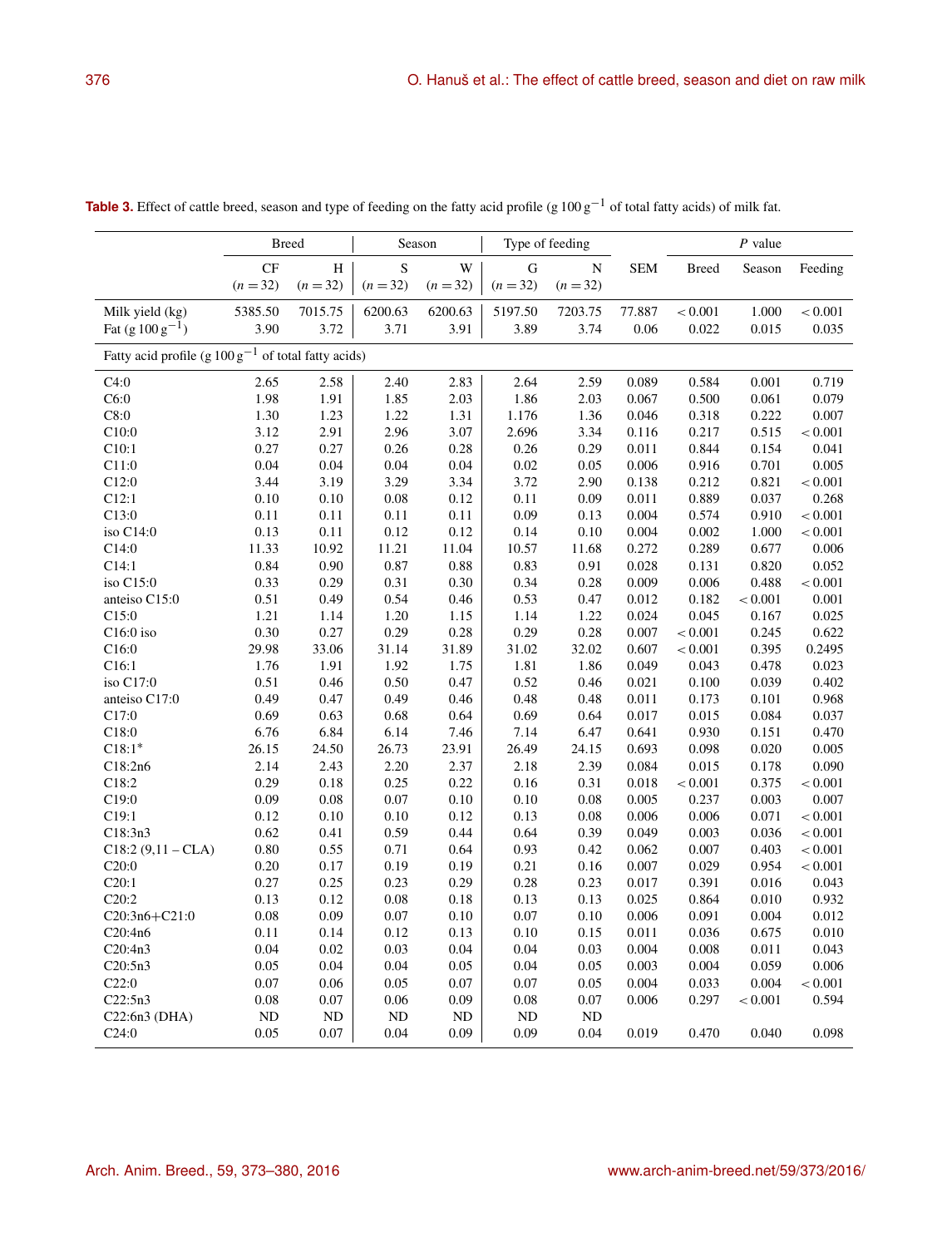|                                         | <b>Breed</b>    |                 | Season          |                 | Type of feeding |                 |                |                  | $P$ value      |                  |  |
|-----------------------------------------|-----------------|-----------------|-----------------|-----------------|-----------------|-----------------|----------------|------------------|----------------|------------------|--|
|                                         | CF<br>$(n=32)$  | H<br>$(n=32)$   | S<br>$(n=32)$   | W<br>$(n=32)$   | G<br>$(n=32)$   | N<br>$(n=32)$   | <b>SEM</b>     | <b>Breed</b>     | Season         | Feeding          |  |
| Milk yield (kg)<br>Fat $(g 100 g^{-1})$ | 5385.50<br>3.90 | 7015.75<br>3.72 | 6200.63<br>3.71 | 6200.63<br>3.91 | 5197.50<br>3.89 | 7203.75<br>3.74 | 77.887<br>0.06 | < 0.001<br>0.022 | 1.000<br>0.015 | < 0.001<br>0.035 |  |
| Sums of fatty acids                     |                 |                 |                 |                 |                 |                 |                |                  |                |                  |  |
| <b>SFA</b>                              | 65.34           | 67.09           | 64.90           | 67.53           | 64.74           | 67.69           | 0.717          | 0.088            | 0.012          | 0.005            |  |
| <b>MUFA</b>                             | 29.92           | 28.49           | 30.69           | 27.72           | 30.33           | 28.09           | 0.667          | 0.134            | 0.002          | 0.021            |  |
| <b>PUFA</b>                             | 3.89            | 3.82            | 3.66            | 4.06            | 3.95            | 3.77            | 0.129          | 0.702            | 0.031          | 0.351            |  |
| <b>UFA</b>                              | 33.82           | 32.31           | 34.35           | 31.78           | 34.27           | 31.86           | 0.682          | 0.124            | 0.010          | 0.015            |  |
| $PUFA + CLA$                            | 4.69            | 4.37            | 4.37            | 4.70            | 4.88            | 4.19            | 0.175          | 0.202            | 0.190          | 0.008            |  |
| $UFA + CLA$                             | 34.62           | 32.86           | 35.06           | 32.42           | 35.20           | 32.28           | 0.716          | 0.089            | 0.011          | 0.005            |  |
| <b>OCFA</b>                             | 2.11            | 1.98            | 2.08            | 2.01            | 2.03            | 2.06            | 0.037          | 0.011            | 0.210          | 0.465            |  |
| <b>BCFA</b>                             | 1.89            | 1.73            | 1.87            | 1.75            | 1.91            | 1.71            | 0.051          | 0.025            | 0.111          | 0.006            |  |

**Table 3.** Continued.

CF, Czech Fleckvieh; H, Holstein; S, summer season; W, winter season; G, grazed herds; N, non-grazed herds; C18:1<sup>∗</sup> : includes both cis- and trans- isomers; CLA, conjugated linoleic acid (9-*cis*, 11-*trans* and 11-*cis*, 9-*trans* C18:2); DHA, docosahexaenoic acid; ND, not detected; SFA, saturated fatty acids; MUFA, monounsaturated fatty acids; PUFA, polyunsaturated fatty acids; UFA, unsaturated fatty acids; OCFA, odd-chain fatty acids; BCFA, branched-chain fatty acids (iso and anteiso); HCFA, hypercholesterolemic fatty.

HCFA 44.74 47.17 45.64 46.27 44.50 47.42 0.798 0.035 0.584 0.012

# 3.2 Effect of the season

The concentration of milk fat was lower during the summer season (S; 3.71 g  $100 \text{ g}^{-1}$ ) than in the winter season (W; 3.91 g  $100 \text{ g}^{-1}$ ) ( $P < 0.05$ ). The content of total SFAs was lower in S  $(64.9 \text{ g } 100 \text{ g}^{-1})$  than in W  $(67.53 \text{ g } 100 \text{ g}^{-1})$ ,  $P < 0.05$ ). No effect of season was observed on the content of HCFA in our study  $(P > 0.05)$ . The content of MUFAs was higher in S than in W, being 30.69 and 27.72 g  $100 \text{ g}^{-1}$ , respectively ( $P < 0.05$ ), mainly due to significantly increased values of C18:1 in S compared to W ( $P < 0.05$ ). The content of PUFAs in S (3.66 g  $100 \text{ g}^{-1}$ ) was lower than in W  $(4.06 \text{ g } 100 \text{ g}^{-1}, P < 0.05)$ ; however, content of C18:2n6 and CLA was not affected by the season.

## 3.3 Effect of the type of feeding

Milk yield in grazing herds (G, 5197.50 kg) was lower  $(P < 0.05)$  than in non-grazing herds  $(N, 7203.75 \text{ kg})$ . Content of fat was higher in G than in N  $(P < 0.05)$ . The sum of SFAs in G  $(64.74 \text{ g } 100 \text{ g}^{-1})$  was lower than in N (67.69 g  $100 \text{ g}^{-1}$ ,  $P < 0.05$ ) mainly due to significant differences in C8:0, C10:0, C11:0, C13:0, and C14:0  $(P < 0.05)$ , even if major SFAs such as C16:0 and C18:0 did not differ between G and N feeding systems. The content of MUFAs was higher in G than in N ( $P < 0.05$ ), mainly due to higher proportion of C18:1 in G (26.49 g  $100 \text{ g}^{-1}$ ) in comparison to N (24.15 g  $100 \text{ g}^{-1}$ ,  $P < 0.05$ ). Furthermore, higher contents of minor FAs, such as C19:1 and C20:1 in G ( $P < 0.05$ ), contributed to differences in total MUFAs as well. Although the content of PUFAs in our study was not affected by the type of feeding  $(P > 0.05)$ , higher content of CLA and C18:3n3 in G compared to N was observed ( $P < 0.001$ ). The content of BCFAs was higher in G (1.91 g  $100 \text{ g}^{-1}$ ) than in N (1.71 g  $100 \text{ g}^{-1}$ ,  $P < 0.05$ ).

# **4 Discussion**

Our findings concerning milk yield and concentration of milk fat are in agreement with data characterising an ordinary population of dairy cows of these two breeds bred in the Czech Republic (e.g. Wolfová et al., 2007; Ducháček et al., 2014). Contents of SFAs, MUFAs and PUFAs determined in our study are within the range that has been recently reported for these FA groups in H and CF cows (Samková et al., 2014; Stádník et al., 2013; Ducháček et al., 2014).

As mentioned earlier, breed belongs to factors affecting FA composition of milk fat, as proved in recent studies (e.g. Palladino et al., 2010; Van Eijndhoven et al., 2011; Samková et al., 2014); however, many authors agree that the effect of breed on FA profile is minor compared with the effects of diet (Garnsworthy et al., 2006; Ferlay et al., 2011; Nantapo et al., 2014). According to Kelsey et al. (2003) and Roca Fernandez and Gonzalez Rodriguez (2012) breed contributes less than 1 % of the variation in milk FAs. This was also confirmed in our study because we found significant breed effects only in OCFAs, BCFAs and HCFAs and some individual mediumand long-chain SFAs and MUFAs and CLA ( $P < 0.05$ ). Our findings are in agreement with studies performed on the same breeds (Samková et al., 2014). Minor breed effects on medium- or long-chain SFAs and MUFAs or on HCFAs have also been found in other studies (Morales et al., 2000; Drackley et al., 2001; White et al., 2001; Ferlay et al., 2006).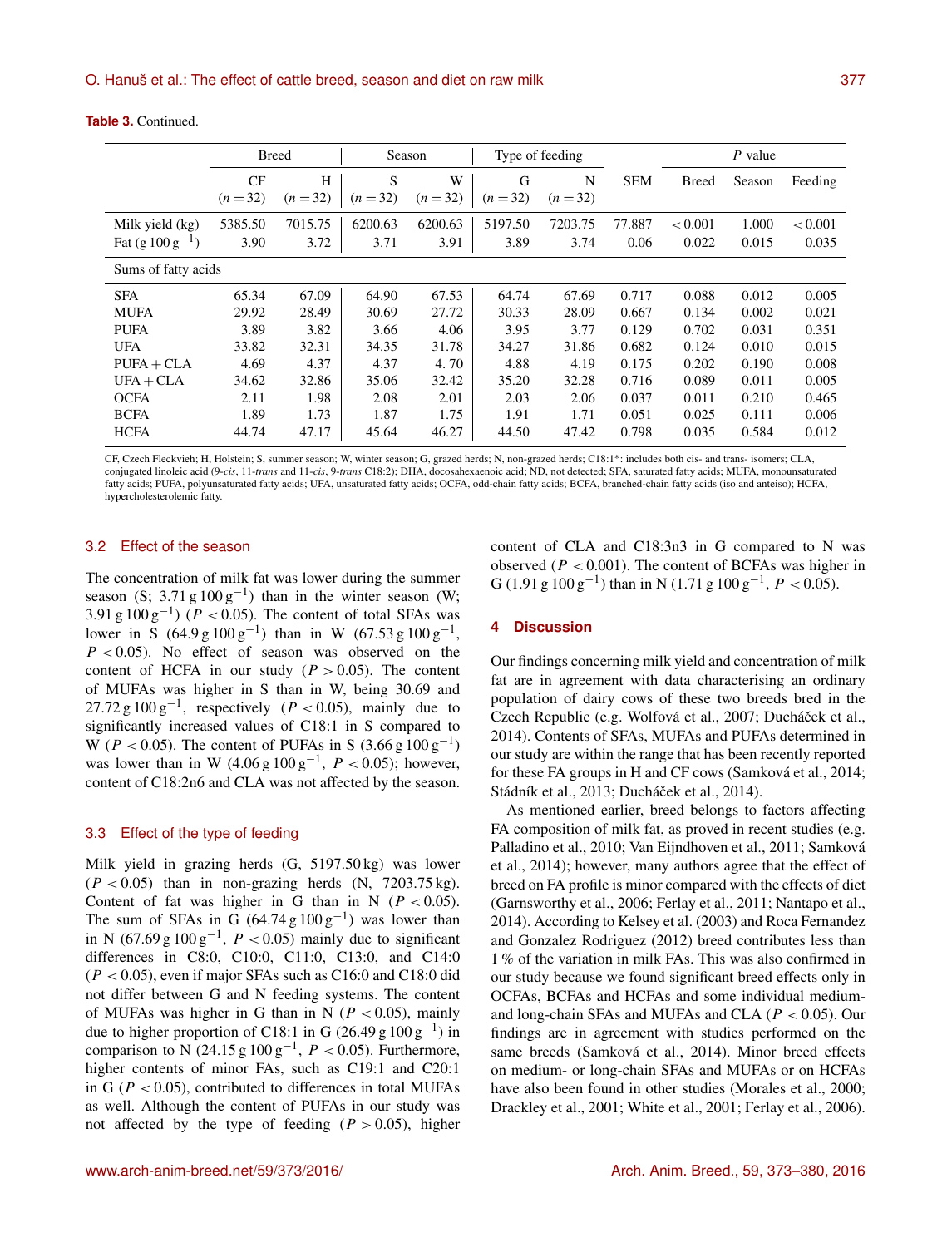Season is considered a substantial source of variation in the FA composition of milk fat (Frelich et al., 2012; Adler et al., 2013). In our study, the content of total SFAs was lower in S than in W ( $P < 0.05$ ). Similar findings were reported by Adler et al. (2013), who found higher proportions of total SFAs and most short- and medium-chain SFAs in milk from the indoor feeding season compared to the outdoor feeding season. A positive effect of season on SFA proportion has also been proved by Lindmark-Månsson et al. (2003), Collomb et al. (2008) and Ozcan et al. (2015), with the highest differences mainly in C16:0 and C18:0. Frelich et al. (2012) described lower content of short-chain SFAs  $(C4:0 - C10:0)$  and  $C12:0$  in S compared to W in herds kept indoors ( $P < 0.05$ ). Seasonal variations among SFAs were also noted by Adamska et al. (2014).

Increased levels of C18:1 in S compared to W ( $P < 0.05$ ) are in agreement with Adler et al. (2013); however, in their study, significant differences in individual MUFAs were also noted in C14:1 and C16:1 FAs, which were not affected by the season in our study. On the other hand, we observed seasonal variation in few minor FAs such us C12:1 and C20:1. Lock and Garnsworthy (2003) and Wiking et al. (2010) also mentioned higher content of C18:1 in summer milk. Among individual PUFAs, significant differences were observed in C18:3n3 and also in some minor FAs ( $P < 0.05$ ). Higher values of C18:3n3 in S were also reported in other studies (Lindmark-Månsson et al., 2003; Lock and Garnsworthy, 2003; Collomb et al., 2008; Wiking et al., 2010; Adler et al., 2013). On the other hand, Frelich et al. (2012) and Ozcan et al. (2015) found no effect of season on C18:3n3 content. In our study, content of C18:2n6 and CLA was not affected by the season. Similar findings were reported by Lindmark-Månsson et al. (2003), Frelich et al. (2012) and Ozcan et al. (2015). In contrast, Collomb et al. (2008) and Adler et al. (2013) observed a positive effect of the outdoor/summer season on content of these two FAs ( $P < 0.05$ ). Discrepancies in the effect of season on FA profile as discussed above can be at least partly explained by different management of herds during the summer season, when pasture or feeding of fresh forage to cows kept indoors can be applied. This is also the case in our study because one half of each of the studied herds was grazed during the summer, while the other half was not. This fact can influence seasonal differences in FA profile; however, it represents the common practice in the Czech Republic and thus characterises the FA profile of milk fat in this part of the year.

The breeding of the two most common dairy breeds, H and CF, in the Czech Republic relies on two feeding strategies: a pasture-based feeding system with a seasonal pasture from May to October followed by silage feeding indoors for the rest of the year, and a silage-based feeding system with the indoor silage feeding without any access to pasture throughout the year (Frelich and Šlachta, 2011). Concerning the total SFAs, our results are in agreement

with many studies comparing pasture-based and silage-based feeding systems (Frelich et al., 2009, 2012; Kirchnerová et al., 2013; Shingfield et al., 2013); however, there are some differences in the effect of feeding system on individual SFAs. In the study of Frelich et al. (2009) content of C4:0 was lower in the indoor feeding season; furthermore, they found significant differences in C16:0 and C18:0. Similarly, in their subsequent study Frelich et al. (2012) mentioned lower content of C12:0, C14:0, C15:0 and C16:0 and higher content of C18:0 in grazing herds in comparison to indoor kept herds ( $P < 0.05$ ). According to Dewhurst et al. (2006) and Coppa et al. (2013), a lower amount of C16:0 in milk from feeding of fresh herbage is a well-known and wellpredicted trend that is attributed to a lower C16:0 proportion in herbage in comparison to maize silage (Elgersma et al., 2006).

The lower content of HCFAs in G is in disagreement with Kirchnerová et al. (2013), who did not find significant differences in total HCFAs. The content of MUFAs was higher in G than in N ( $P < 0.05$ ) mainly due to higher proportion of C18:1, C19:1 and C20:1. This is in agreement with Chilliard et al. (2009), Frelich et al. (2012) and Shingfield et al. (2013). Also, Kirchnerová et al. (2013) proved a higher content of MUFAs in a pasture-based feeding system. On the other hand, Adamska et al. (2014) did not find differences in total MUFAs but confirmed the positive effect of pasture on C18:1 FAs in Polish indigenous cattle.

The content of PUFAs in our study was not affected by the type of feeding ( $P > 0.05$ ). In contrast to our results, significantly higher content of PUFAs was determined in many studies (Frelich et al., 2009; Kirchnerová et al., 2013; Samková et al., 2014). Discrepancy also exists in the effect of the type of feeding on n3 and n6 FAs. According to Kirchnerová et al. (2013), the content of n3 and n6 FAs was not affected by the feeding system, while Frelich et al. (2009) found in grazed cows higher content of C18:2n6 but lower content of C18:3n3 ( $P < 0.05$ ). In their subsequent study (Frelich et al., 2012), both C18:2n6 and C18:3n3 were higher in grazed herds ( $P < 0.05$ ). Similarly, Shingfield et al. (2013) and Samková et al. (2014) mentioned higher concentrations of 18:2n-6 and 18:3n-3 when feeding cows fresh lucerne or leaving them to graze, respectively, while Dewhurst et al. (2006) and Chilliard et al. (2007) described an increase in 18:3n-3. Our findings concerning the effects of fresh forage on increasing CLA content are consistent with a number of studies (Lock and Garnsworthy, 2003; Dewhurst et al., 2006; Chilliard et al., 2007; Frelich et al., 2009, 2012; Kalač and Samková, 2010; Roca Fernández and González Rodríguez, 2012; Shingfield et al., 2013; Samková et al., 2014).

In addition to our study, higher content of BCFAs in grazed herds has been reported by Ferley et al. (2008), Frelich et al. (2009), Slots et al. (2009) and Kirchnerová et al. (2013). Furthermore, changes in BCFAs that originate from rumen fermentation can be well predicted by an increase in fresh herbage and hay and a decrease in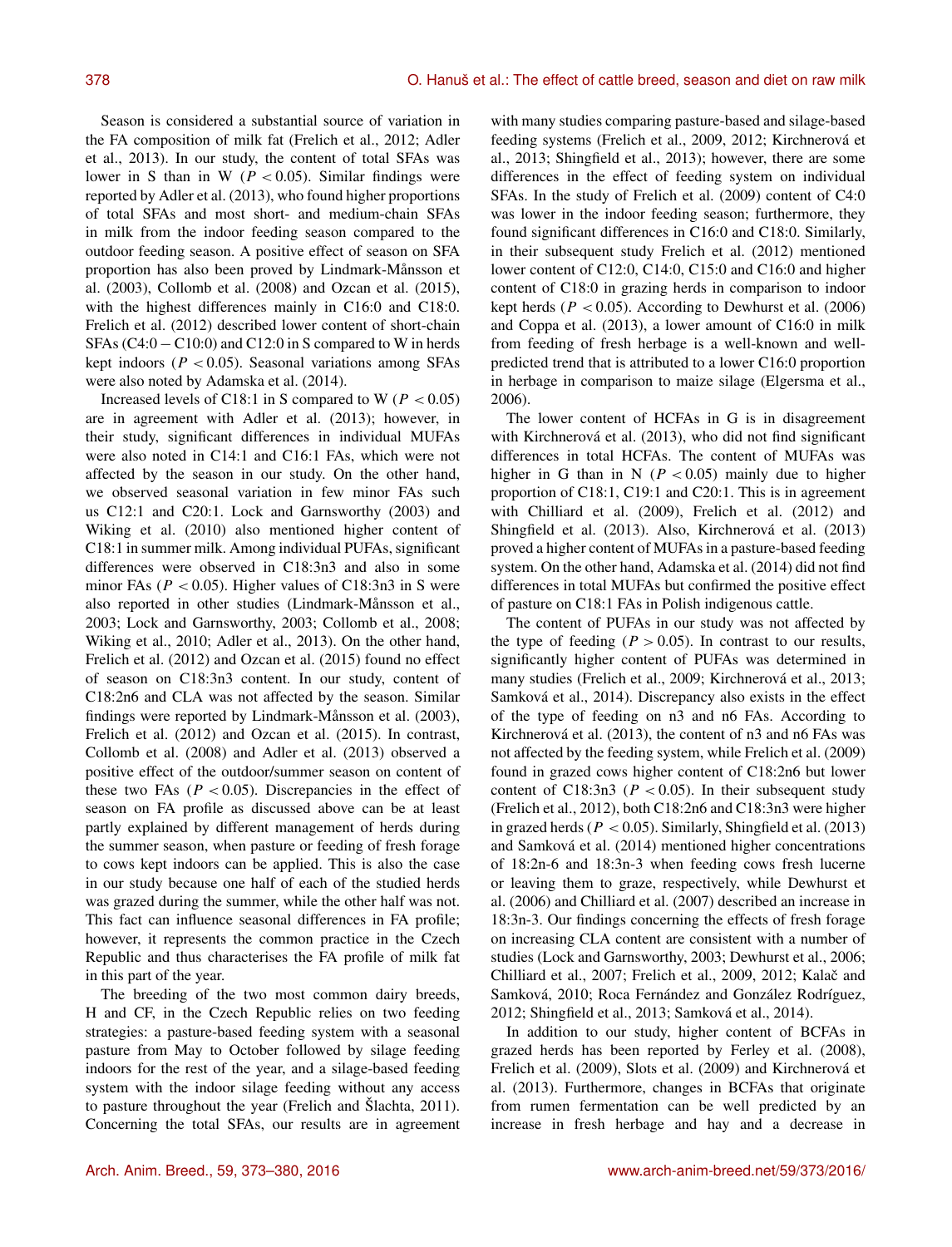maize silage and concentrates in the cows' diet (Coppa et al., 2013) because high-neutral detergent fibre diets (such as fresh herbage-based diet) favour ruminal populations of cellulolytic bacteria instead of the amylolytic bacteria favoured by starch-rich diets (Vlaeminck et al., 2006). Furthermore, the FA profile of milk fat can be influenced by the FA composition of pastures, which is dependent upon species, variety, growing conditions and forage maturity, as well as by grazing management strategies implemented at the farm level such as timing of cutting or grazing (Chouinard et al., 1998; Dewhurst et al., 2003; Elgersma et al., 2006; Ferlay et al., 2006).

## **5 Conclusions**

In conclusion, this study confirmed that breed has only a minor influence on the FA profile of milk fat. Seasonal variability was observed in 14 FAs. In the summer season the content of saturated and polyunsaturated FAs was lower and content of monounsaturated FAs was higher than in the winter season. A positive effect was observed mainly in C18:1 FAs. Cow feeding had a major effect on milk FA composition. The variability in FA proportion was observed in 26 FAs. Pasture, compared to year-round feeding based on silages, decreased the contents of saturated and hypercholesterolemic FAs and increased the proportion of C18:1, 18:3n-3 and conjugated linoleic acid (CLA).

**Acknowledgements.** This study was supported by projects MZe NAZV KUS QJ1510336, by the institutional support by decision MZe RO1415, and by the Ministry of Education, Youth, and Sports of the Czech Republic (project no. MSMT 6215712402).

Edited by: S. Maak Reviewed by: two anonymous referees

## **References**

- Adamska, A., Rutkowska, J., Tabaszewska, M., and Białek, M.: Milk of Polish Red and White cows as a source of nutritionally valuable fatty acids, Arch. Tierzucht, 57, 1–10, 2014.
- Adler, S. A., Jensen, S. K., Govasmark, E., and Steinshamn, H.: Effect of short-term versus long-term grassland management and seasonal variation in organic and conventional dairy farming on the composition of bulk tank milk, J. Dairy Sci., 96, 5793–5810, 2013.
- Angulo, J., Hiller, B., Olivera, M., Mahecha, L., Dannenberger, D., Nuernberg, G., Losande, B., and Nuernberg, K.: Dietary fatty acid intervention of lactating cows simultaneously affects lipid profiles of meat and milk, J. Sci. Food Agric., 92, 2968–2974, 2012.
- Chilliard, Y., Martin, C., Rouel, J., and Doreau, M.: Milk fatty acids in dairy cows fed whole crude linseed, extruded linseed, or linseed oil, and their relationship with methane output, J. Dairy Sci., 92, 5199–5211, 2009.
- Chilliard, Y., Glasser, F., Ferlay, A., Bernard, L., Rouel, J., and Doreau, M.: Diet, rumen biohydrogenation and nutritional quality of cow and goat milk fat, Eur. J. Lipid Sci. Tech., 109, 828–855, 2007.
- Chouinard, P. Y., Corneau, L., Bauman, D. E., Butler, W. R., Chilliard, Y., and Drackley, J. K.: Conjugated linoleic acid content of milk from cows fed different sources of dietary fat, J. Anim. Sci., 76, 233, 1998.
- Collomb, M., Bisig, W., Bütikofer, U., Sieber, R., Bregy, M., and Etter, L.: Fatty acid composition of mountain milk from Switzerland: comparison of organic and integrated farming systems, Int. Dairy J., 18, 976–982, 2008.
- Coppa, M., Ferlay, A., Chassaing, C., Agabriel, C., Glasser, F., Chilliard, Y., Borreani, G., Barcarolo, R., Baars, T., Kusche, D., Harstad, O. M., Verbič, J., Golecký, J., and Martin, B.: Prediction of bulk milk fatty acid composition based on farming practices collected through on-farm surveys, J. Dairy Sci., 96, 4197–4211, 2013.
- Dewhurst, R. J., Scollan, N. D., Lee, M. R. F., Ougham H. J., and Humphreys M. O.: Forage breeding and management to increase the beneficial fatty acid content of ruminant products, P. Nutr. Soc., 62, 329–336, 2003.
- Dewhurst, R. J., Shingfield, K. J., Lee, M. R. F., and Scollan, N. D.: Increasing the concentrations of beneficial polyunsaturated fatty acids in milk produced by dairy cows in high-forage systems, Anim. Feed Sci. Tech., 131, 168–206, 2006.
- Drackley, J. K., Beaulieu, A. D., and Elliott, J. P.: Responses of milk fat composition to dietary fat or nonstructural carbohydrates in Holstein and Jersey cows, J. Dairy Sci., 84, 1231–1237, 2001.
- Ducháček, J., Stádník, L., Ptáček, M., Beran, J., Okrouhlá, M., Čítek, J., and Stupka, R.: Effect of cow energy status on hypercholesterolemic fatty acids proportion in raw milk, Czech J. Food Sci., 32, 273–279, 2014.
- Elgersma, A., Tamminga, S., and Ellen, G.: Modifying milk composition through forage, Anim. Feed Sci. Tech., 131, 207– 225, 2006.
- Ferlay, A., Martin, B., Pradel, P., Coulon, J. B. and Chilliard, Y.: Influence of grass-based diets on milk fatty acid composition and milk lipolytic system in Tarentaise and Montbéliarde cow breeds, J. Dairy Sci., 89, 4026–4041, 2006.
- Ferlay, A., Agabriel, C., Sibra, C., Journal, C., Martin, B., and Chilliard, Y.: Tanker milk variability in fatty acids according to farm feeding and husbandry practices in a French semi-mountain area, Dairy Sci. Technol., 88, 193–215, 2008.
- Ferlay, A., Glasser, F., Martin, B., Andueza, D., and Chillard, Y.: Effects of feeding factors and breed on cow milk fatty acid composition: Recent data, Bulletin UASVM, Vet. Med., 1, 137– 145, 2011.
- Frelich, J. and Šlachta, M.: Impact of seasonal grazing on udder health of cows, Acta Univ. agric. Silvic. Mendel. Brun., 59, 53– 58, 2011.
- Frelich, J., Šlachta, M., Hanuš, O., Špička, J., and Samková, E.: Fatty acid composition of cow milk fat produced on low-input mountain farms, Czech J. Anim. Sci., 54, 532–539, 2009.
- Frelich, J., Šlachta, M., Hanuš, O., Špička, J., Samková, E., W˛eglarz, A., and Zapletal, P.: Seasonal variation in fatty acid composition of cow milk in relation to the feeding system, Anim. Sci. Pap. Rep., 30, 219–229, 2012.